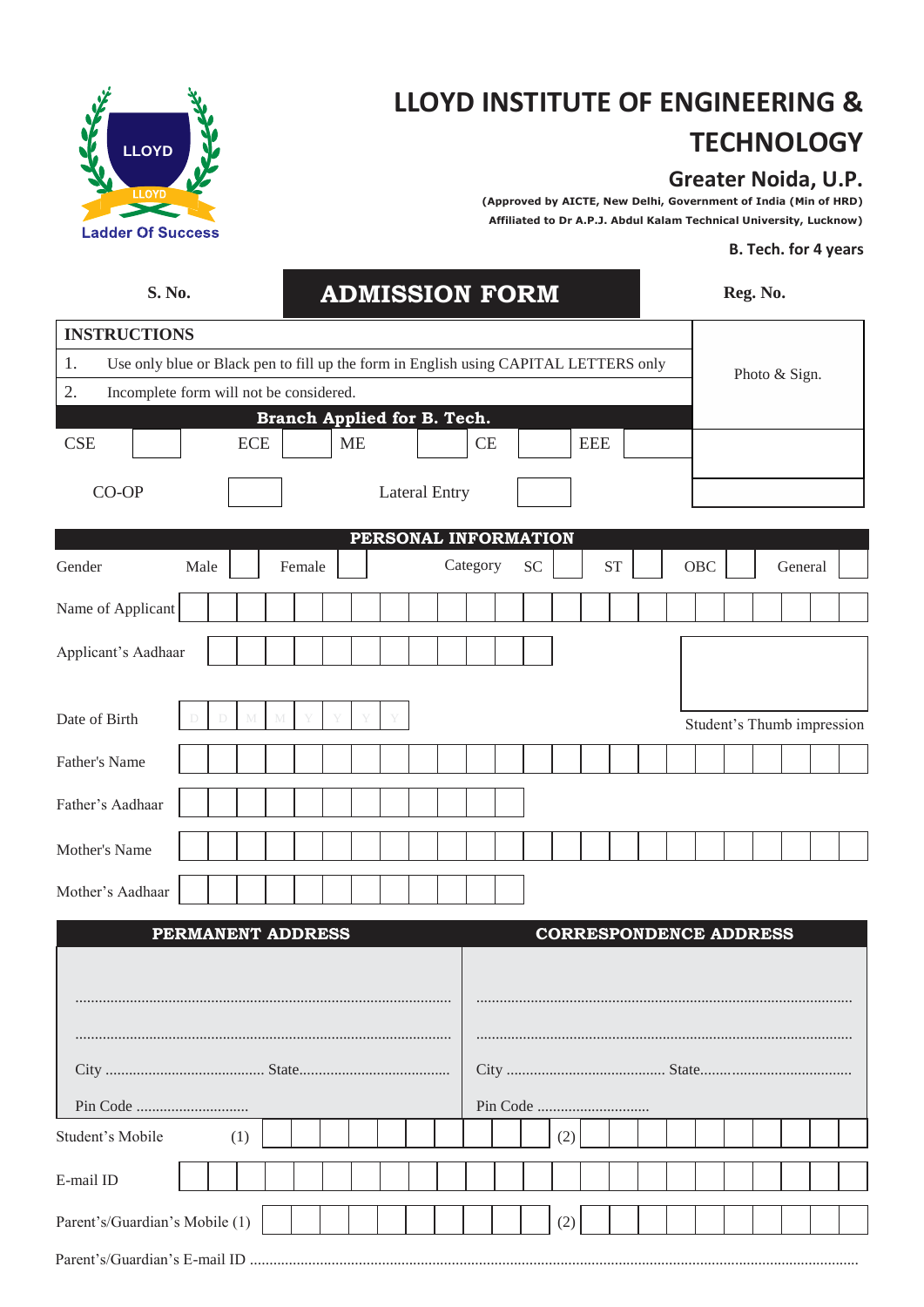|                              |                        | <b>QUALIFYING EXAMINATION DETAILS</b> |                 |              |
|------------------------------|------------------------|---------------------------------------|-----------------|--------------|
| <b>Exam</b>                  | $10^{\text{th}}$ Class | $12^{\text{th}}$ Class                | <b>JEE Main</b> | <b>Other</b> |
| <b>Year of Passing</b>       |                        |                                       |                 |              |
| <b>Board/University</b>      |                        |                                       |                 |              |
| School/College               |                        |                                       |                 |              |
| Roll. No.                    |                        |                                       |                 |              |
| <b>Marks</b> obtained        |                        |                                       |                 |              |
| <b>Maximum marks</b>         |                        |                                       |                 |              |
| % Marks obtained             |                        |                                       |                 |              |
| $%$ PCM                      |                        |                                       |                 |              |
| <b>Achievements (If any)</b> |                        |                                       |                 |              |

| <b>COUNSELLING/ENTRANCE EXAMINATION DETAILS</b> |                                   |          |                                   |  |                        |               |                         |
|-------------------------------------------------|-----------------------------------|----------|-----------------------------------|--|------------------------|---------------|-------------------------|
| <b>Exam</b>                                     | Year                              | Roll No. | <b>Registration No.</b>           |  | Category               | Rank          | <b>Score/Percentile</b> |
|                                                 |                                   |          |                                   |  |                        |               |                         |
|                                                 |                                   |          |                                   |  |                        |               |                         |
|                                                 |                                   |          |                                   |  |                        |               |                         |
| Transport facility required :                   |                                   | Yes      | N <sub>o</sub>                    |  |                        |               |                         |
|                                                 |                                   |          |                                   |  |                        |               |                         |
| Hostel facility required :                      |                                   | Yes      | $\overline{N_{0}}$                |  |                        |               |                         |
|                                                 |                                   |          |                                   |  |                        |               |                         |
|                                                 |                                   |          |                                   |  |                        |               |                         |
|                                                 |                                   |          | <b>SCHOLARSHIP RECOMMENDATION</b> |  | Place:                 |               |                         |
|                                                 | <b>Qualifying Exam Weightage</b>  |          |                                   |  |                        | <b>Result</b> |                         |
|                                                 | <b>Personal Interaction Score</b> |          |                                   |  | <b>Not Recommended</b> |               |                         |
|                                                 | <b>Scholarship Test Score</b>     |          |                                   |  | Recommended            |               |                         |
| <b>TOTAL</b>                                    |                                   |          |                                   |  | <b>Rebate in fess</b>  |               |                         |

Date:…………………… Place:………………..... Competent Authority **OCUMENT**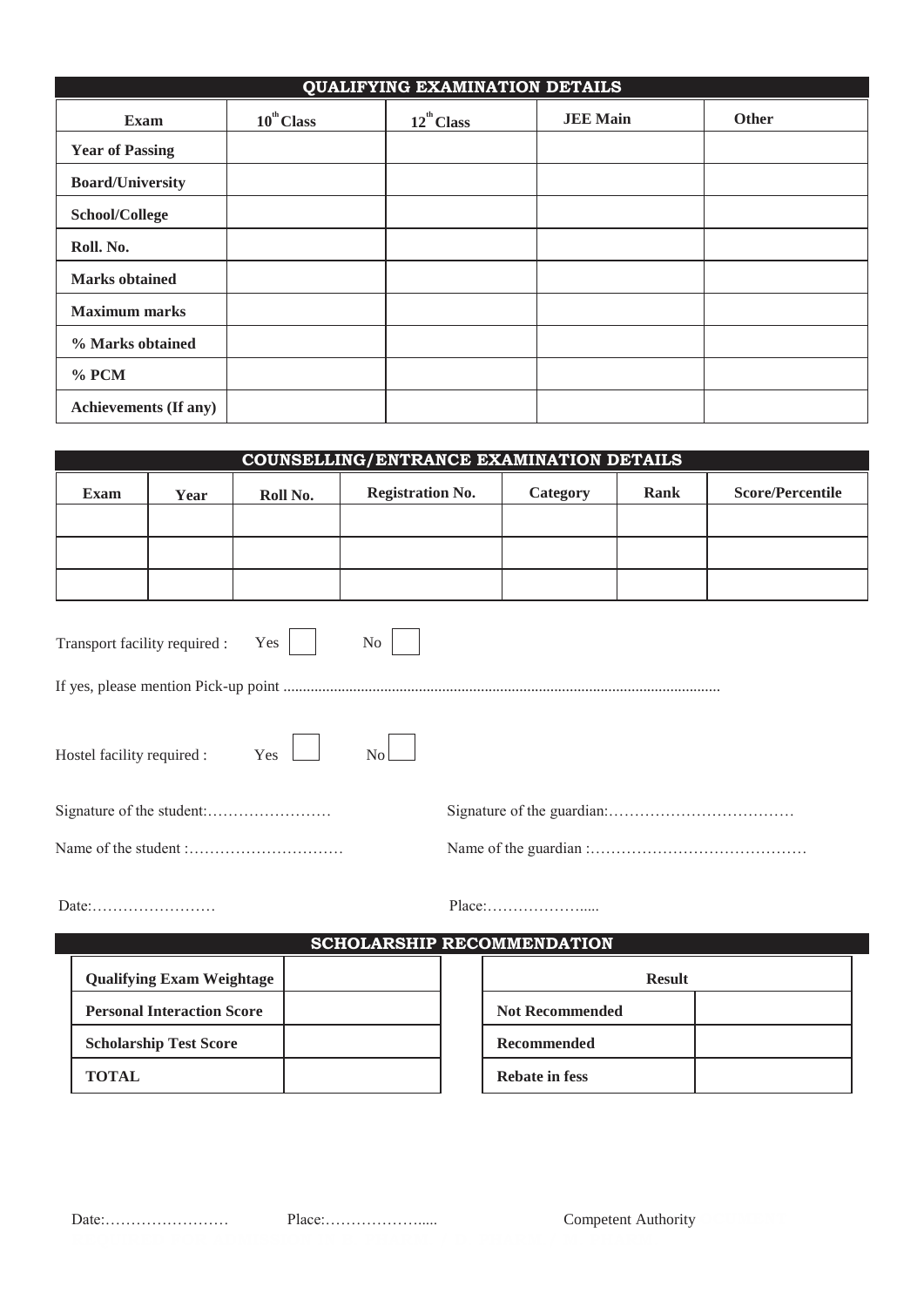| S.<br>No.      | <b>Documents Required</b>                                                                         | Set-1     | R        | Set-2     | B |
|----------------|---------------------------------------------------------------------------------------------------|-----------|----------|-----------|---|
| 1              | <b>JEE Main Allotment Letter</b>                                                                  | Original  |          | Photocopy |   |
| $\mathfrak{2}$ | <b>JEE Main RANK Letter</b>                                                                       | Original  |          | Photocopy |   |
| 3              | High School (10th Class) & Intermediate (12th Class) Certificate                                  | Original  |          | Photocopy |   |
| $\overline{4}$ | High School & Intermediate Mark sheet                                                             | Original  |          | Photocopy |   |
| 5              | Diploma 1st and 2nd Year Marksheet (for lateral entry)                                            | Original  |          | Photocopy |   |
| 6              | Candidate's Aadhar Card                                                                           | Original  |          | Photocopy |   |
| 7              | <b>Transfer Certificate (UP Board)</b>                                                            | Original  |          | Photocopy |   |
| 8              | <b>Migration Certificate (Other than UP Board)</b>                                                | Original  |          | Photocopy |   |
| 9              | Affidavit for any gap in studies (on Rs. 10/- Non Judicial stamp paper duly<br>notarized)         | Original  |          |           |   |
| 10             | Caste certificate (only for OBC/SC/ST)                                                            | Original  |          | Photocopy |   |
| 11             | Subcategory certificate, if applicable (Freedom fighters/Armed forces /Physically<br>handicapped) | Original  |          | Photocopy |   |
| 12             | <b>Annual Income Certificate / EWS Certificate</b>                                                | Original  |          | Photocopy |   |
| 13             | Domicile certificate, If applicable.                                                              | Original  |          | Photocopy |   |
| 14             | Aadhaar Card of father and mother both                                                            | Photocopy |          | Photocopy |   |
| 15             | Proof of residence (Voter ID card, electricity bill)                                              | Photocopy |          | Photocopy |   |
| 16             | Candidate passport size color photograph                                                          | 10 Copies |          | Photocopy |   |
| 17             | Separate passport size color photograph of Father (1) and Mother (1)                              | 1 each    |          | Photocopy |   |
| 18             | <b>Admission Undertaking by the Candidate</b>                                                     |           | Original |           |   |
| 19             | Printout of Anti Ragging Undertaking obtained from http://www.antiragging.in/                     |           | Original |           |   |

## **UNDERTAKING**

I undertake that I will provide the complete set of documents mentioned above. In the event of my failing to provide the above documents by the date given to me or if University/ Board rejects my enrolment from due to lack of any document, I fully understand that I shall forfeit the fees paid by me and my admission shall stand cancelled.

| Place:                                                    | Date:  | Signature of the Student                                                                                     |
|-----------------------------------------------------------|--------|--------------------------------------------------------------------------------------------------------------|
| <b>Important Notice:</b>                                  |        |                                                                                                              |
|                                                           |        | Student has to fill ANTI RAGGING UNDERTAKING on website www.antiragging.in/take its printout and submit duly |
| signed undertaking in Institute at the time of admission. |        |                                                                                                              |
|                                                           |        |                                                                                                              |
|                                                           | Name   | Signature                                                                                                    |
|                                                           |        |                                                                                                              |
|                                                           | D/OS/O | $R/\sigma$                                                                                                   |

\_\_\_\_\_\_\_\_\_\_\_\_\_ have taken admission in the \_\_\_\_\_\_\_\_\_\_\_\_\_\_\_\_\_\_\_\_\_\_\_\_\_\_\_ program of Lloyd Institute of Engineering & Technology, Greater Noida.